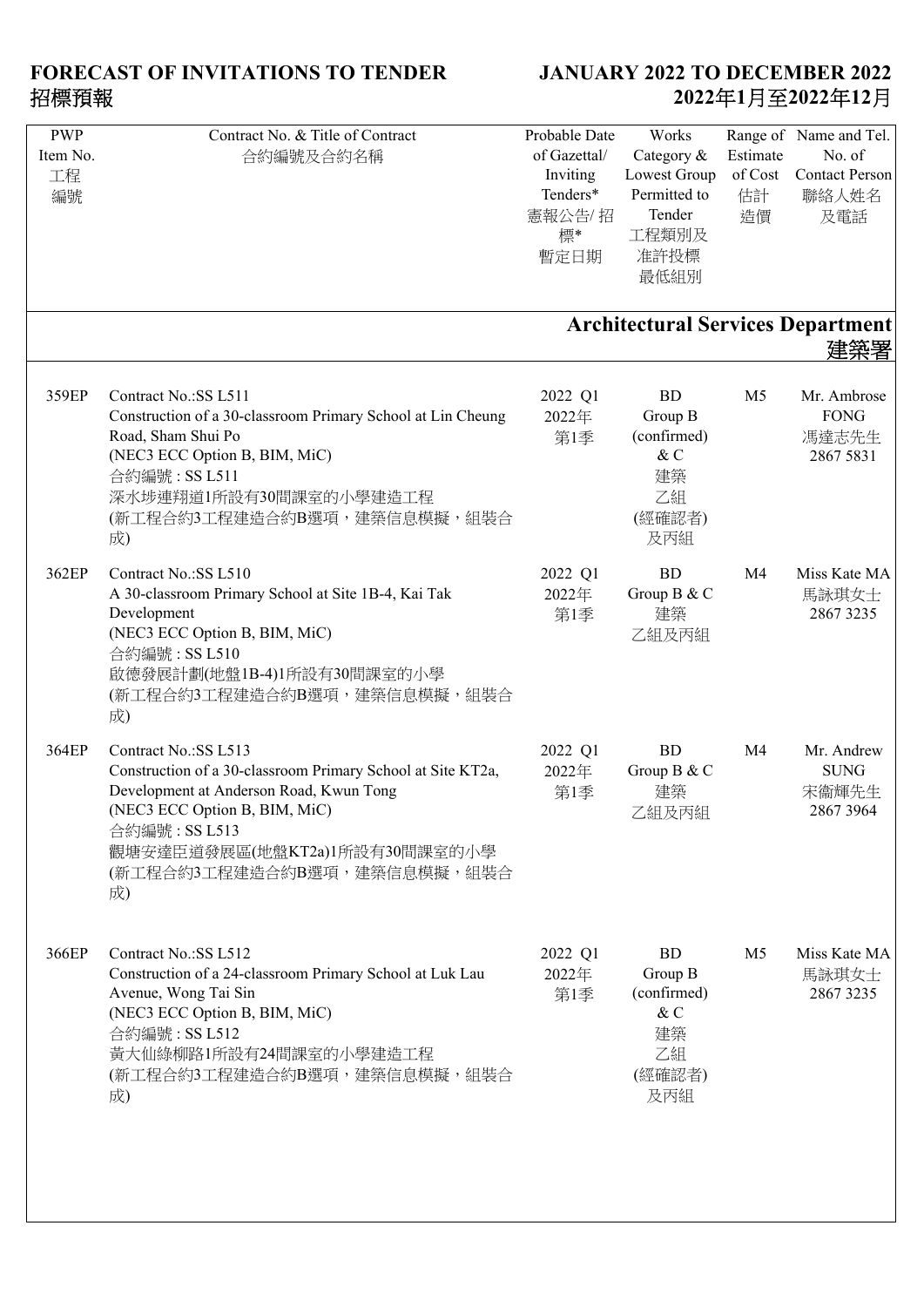| Contract No. & Title of Contract                             | Probable Date                                                                                                                                                                                                                                                                                                                                                                                                                                                                                                                                                                                                                                                                          | Works                                                                                                  |                                                                                                                                                                                 | Range of Name and Tel.                                          |
|--------------------------------------------------------------|----------------------------------------------------------------------------------------------------------------------------------------------------------------------------------------------------------------------------------------------------------------------------------------------------------------------------------------------------------------------------------------------------------------------------------------------------------------------------------------------------------------------------------------------------------------------------------------------------------------------------------------------------------------------------------------|--------------------------------------------------------------------------------------------------------|---------------------------------------------------------------------------------------------------------------------------------------------------------------------------------|-----------------------------------------------------------------|
|                                                              | of Gazettal/                                                                                                                                                                                                                                                                                                                                                                                                                                                                                                                                                                                                                                                                           | Category &                                                                                             | Estimate                                                                                                                                                                        | No. of                                                          |
|                                                              |                                                                                                                                                                                                                                                                                                                                                                                                                                                                                                                                                                                                                                                                                        |                                                                                                        |                                                                                                                                                                                 | <b>Contact Person</b>                                           |
|                                                              |                                                                                                                                                                                                                                                                                                                                                                                                                                                                                                                                                                                                                                                                                        |                                                                                                        |                                                                                                                                                                                 | 聯絡人姓名                                                           |
|                                                              |                                                                                                                                                                                                                                                                                                                                                                                                                                                                                                                                                                                                                                                                                        |                                                                                                        |                                                                                                                                                                                 |                                                                 |
|                                                              |                                                                                                                                                                                                                                                                                                                                                                                                                                                                                                                                                                                                                                                                                        |                                                                                                        |                                                                                                                                                                                 | 及電話                                                             |
|                                                              |                                                                                                                                                                                                                                                                                                                                                                                                                                                                                                                                                                                                                                                                                        |                                                                                                        |                                                                                                                                                                                 |                                                                 |
|                                                              | 暫定日期                                                                                                                                                                                                                                                                                                                                                                                                                                                                                                                                                                                                                                                                                   |                                                                                                        |                                                                                                                                                                                 |                                                                 |
|                                                              |                                                                                                                                                                                                                                                                                                                                                                                                                                                                                                                                                                                                                                                                                        |                                                                                                        |                                                                                                                                                                                 |                                                                 |
|                                                              |                                                                                                                                                                                                                                                                                                                                                                                                                                                                                                                                                                                                                                                                                        |                                                                                                        |                                                                                                                                                                                 |                                                                 |
|                                                              |                                                                                                                                                                                                                                                                                                                                                                                                                                                                                                                                                                                                                                                                                        |                                                                                                        |                                                                                                                                                                                 |                                                                 |
|                                                              |                                                                                                                                                                                                                                                                                                                                                                                                                                                                                                                                                                                                                                                                                        |                                                                                                        |                                                                                                                                                                                 | 建築署                                                             |
|                                                              |                                                                                                                                                                                                                                                                                                                                                                                                                                                                                                                                                                                                                                                                                        |                                                                                                        |                                                                                                                                                                                 |                                                                 |
| Contract No.:SS L515                                         |                                                                                                                                                                                                                                                                                                                                                                                                                                                                                                                                                                                                                                                                                        | BD                                                                                                     | M <sub>5</sub>                                                                                                                                                                  | Mr. Andrew                                                      |
|                                                              |                                                                                                                                                                                                                                                                                                                                                                                                                                                                                                                                                                                                                                                                                        |                                                                                                        |                                                                                                                                                                                 | <b>SUNG</b>                                                     |
|                                                              |                                                                                                                                                                                                                                                                                                                                                                                                                                                                                                                                                                                                                                                                                        |                                                                                                        |                                                                                                                                                                                 |                                                                 |
|                                                              |                                                                                                                                                                                                                                                                                                                                                                                                                                                                                                                                                                                                                                                                                        |                                                                                                        |                                                                                                                                                                                 | 宋衞輝先生                                                           |
|                                                              |                                                                                                                                                                                                                                                                                                                                                                                                                                                                                                                                                                                                                                                                                        |                                                                                                        |                                                                                                                                                                                 | 2867 3964                                                       |
|                                                              |                                                                                                                                                                                                                                                                                                                                                                                                                                                                                                                                                                                                                                                                                        |                                                                                                        |                                                                                                                                                                                 |                                                                 |
| 合約編號: SS L515                                                |                                                                                                                                                                                                                                                                                                                                                                                                                                                                                                                                                                                                                                                                                        |                                                                                                        |                                                                                                                                                                                 |                                                                 |
|                                                              |                                                                                                                                                                                                                                                                                                                                                                                                                                                                                                                                                                                                                                                                                        |                                                                                                        |                                                                                                                                                                                 |                                                                 |
|                                                              |                                                                                                                                                                                                                                                                                                                                                                                                                                                                                                                                                                                                                                                                                        |                                                                                                        |                                                                                                                                                                                 |                                                                 |
|                                                              |                                                                                                                                                                                                                                                                                                                                                                                                                                                                                                                                                                                                                                                                                        |                                                                                                        |                                                                                                                                                                                 |                                                                 |
|                                                              |                                                                                                                                                                                                                                                                                                                                                                                                                                                                                                                                                                                                                                                                                        |                                                                                                        |                                                                                                                                                                                 |                                                                 |
|                                                              |                                                                                                                                                                                                                                                                                                                                                                                                                                                                                                                                                                                                                                                                                        |                                                                                                        |                                                                                                                                                                                 |                                                                 |
|                                                              |                                                                                                                                                                                                                                                                                                                                                                                                                                                                                                                                                                                                                                                                                        |                                                                                                        |                                                                                                                                                                                 |                                                                 |
| Contract No.: SS L507                                        | 2022 Q1                                                                                                                                                                                                                                                                                                                                                                                                                                                                                                                                                                                                                                                                                | <b>BD</b>                                                                                              | M <sub>4</sub>                                                                                                                                                                  | Mr. Ambrose                                                     |
|                                                              |                                                                                                                                                                                                                                                                                                                                                                                                                                                                                                                                                                                                                                                                                        |                                                                                                        |                                                                                                                                                                                 | <b>FONG</b>                                                     |
|                                                              |                                                                                                                                                                                                                                                                                                                                                                                                                                                                                                                                                                                                                                                                                        |                                                                                                        |                                                                                                                                                                                 | 馮達志先生                                                           |
|                                                              |                                                                                                                                                                                                                                                                                                                                                                                                                                                                                                                                                                                                                                                                                        |                                                                                                        |                                                                                                                                                                                 | 2867 5831                                                       |
|                                                              |                                                                                                                                                                                                                                                                                                                                                                                                                                                                                                                                                                                                                                                                                        |                                                                                                        |                                                                                                                                                                                 |                                                                 |
|                                                              |                                                                                                                                                                                                                                                                                                                                                                                                                                                                                                                                                                                                                                                                                        |                                                                                                        |                                                                                                                                                                                 |                                                                 |
|                                                              |                                                                                                                                                                                                                                                                                                                                                                                                                                                                                                                                                                                                                                                                                        |                                                                                                        |                                                                                                                                                                                 |                                                                 |
|                                                              |                                                                                                                                                                                                                                                                                                                                                                                                                                                                                                                                                                                                                                                                                        |                                                                                                        |                                                                                                                                                                                 |                                                                 |
| Contract No.: SS K508                                        | 2022 Q1                                                                                                                                                                                                                                                                                                                                                                                                                                                                                                                                                                                                                                                                                | BD                                                                                                     | M <sub>5</sub>                                                                                                                                                                  | Mr. Lawrence                                                    |
|                                                              |                                                                                                                                                                                                                                                                                                                                                                                                                                                                                                                                                                                                                                                                                        |                                                                                                        |                                                                                                                                                                                 | KO                                                              |
|                                                              |                                                                                                                                                                                                                                                                                                                                                                                                                                                                                                                                                                                                                                                                                        |                                                                                                        |                                                                                                                                                                                 | 高顯文先生                                                           |
|                                                              |                                                                                                                                                                                                                                                                                                                                                                                                                                                                                                                                                                                                                                                                                        |                                                                                                        |                                                                                                                                                                                 | 28673819                                                        |
|                                                              |                                                                                                                                                                                                                                                                                                                                                                                                                                                                                                                                                                                                                                                                                        |                                                                                                        |                                                                                                                                                                                 |                                                                 |
|                                                              |                                                                                                                                                                                                                                                                                                                                                                                                                                                                                                                                                                                                                                                                                        |                                                                                                        |                                                                                                                                                                                 |                                                                 |
|                                                              |                                                                                                                                                                                                                                                                                                                                                                                                                                                                                                                                                                                                                                                                                        |                                                                                                        |                                                                                                                                                                                 |                                                                 |
|                                                              |                                                                                                                                                                                                                                                                                                                                                                                                                                                                                                                                                                                                                                                                                        |                                                                                                        |                                                                                                                                                                                 |                                                                 |
| Contract No.:SS L509                                         | 2022 Q1                                                                                                                                                                                                                                                                                                                                                                                                                                                                                                                                                                                                                                                                                | <b>BD</b>                                                                                              | M <sub>5</sub>                                                                                                                                                                  | Mr. Henry                                                       |
| Construction of New Territories East Cultural Centre in Area | 2022年                                                                                                                                                                                                                                                                                                                                                                                                                                                                                                                                                                                                                                                                                  |                                                                                                        |                                                                                                                                                                                 | <b>LOK</b>                                                      |
|                                                              |                                                                                                                                                                                                                                                                                                                                                                                                                                                                                                                                                                                                                                                                                        |                                                                                                        |                                                                                                                                                                                 | 駱穩柏先生                                                           |
|                                                              |                                                                                                                                                                                                                                                                                                                                                                                                                                                                                                                                                                                                                                                                                        |                                                                                                        |                                                                                                                                                                                 | 2867 3718                                                       |
|                                                              |                                                                                                                                                                                                                                                                                                                                                                                                                                                                                                                                                                                                                                                                                        |                                                                                                        |                                                                                                                                                                                 |                                                                 |
|                                                              |                                                                                                                                                                                                                                                                                                                                                                                                                                                                                                                                                                                                                                                                                        |                                                                                                        |                                                                                                                                                                                 |                                                                 |
|                                                              |                                                                                                                                                                                                                                                                                                                                                                                                                                                                                                                                                                                                                                                                                        |                                                                                                        |                                                                                                                                                                                 |                                                                 |
|                                                              |                                                                                                                                                                                                                                                                                                                                                                                                                                                                                                                                                                                                                                                                                        |                                                                                                        |                                                                                                                                                                                 |                                                                 |
|                                                              |                                                                                                                                                                                                                                                                                                                                                                                                                                                                                                                                                                                                                                                                                        |                                                                                                        |                                                                                                                                                                                 |                                                                 |
|                                                              |                                                                                                                                                                                                                                                                                                                                                                                                                                                                                                                                                                                                                                                                                        |                                                                                                        |                                                                                                                                                                                 |                                                                 |
|                                                              |                                                                                                                                                                                                                                                                                                                                                                                                                                                                                                                                                                                                                                                                                        |                                                                                                        |                                                                                                                                                                                 |                                                                 |
|                                                              |                                                                                                                                                                                                                                                                                                                                                                                                                                                                                                                                                                                                                                                                                        |                                                                                                        |                                                                                                                                                                                 |                                                                 |
|                                                              |                                                                                                                                                                                                                                                                                                                                                                                                                                                                                                                                                                                                                                                                                        |                                                                                                        |                                                                                                                                                                                 |                                                                 |
|                                                              | 合約編號及合約名稱<br>Construction of a 30-classroom Primary School and a 6-<br>classroom Kindergarten at Site E-1, Development of Anderson<br>Road Quarry Site, Sai Kung<br>(NEC3 ECC Option B, BIM, MiC)<br>西貢安達臣道石礦場發展區(地盤E-1) 1所設有30間課室的<br>小學及1所設有6間課室的幼稚園<br>(新工程合約3工程建造合約B選項,建築信息模擬,組裝合<br>成)<br>Kindergarten Education Centre (Siu Sai Wan)<br>(NEC3 ECC Option B, BIM)<br>合約編號: SS L507<br>幼稚園教育中心(小西灣)<br>(新工程合約3工程建造合約B選項,建築信息模擬)<br>Redevelpoment of Lai Chi Kok Reception Centre<br>(NEC3 ECC Option A, BIM)<br>合約編號: SS K508<br>荔枝角收押所重建<br>(新工程合約3工程建造合約A選項,建築信息模擬)<br>11, Fanling<br>(NEC3 ECC Option B, BIM)<br>合約編號: SS L509<br>粉嶺第11區新界東文化中心建造工程<br>(新工程合約3工程建造合約B選項,建築信息模擬) | Inviting<br>Tenders*<br>憲報公告/招<br>標*<br>2022 Q1<br>2022年<br>第1季<br>2022年<br>第1季<br>2022年<br>第1季<br>第1季 | Lowest Group<br>Permitted to<br>Tender<br>工程類別及<br>准許投標<br>最低組別<br>Group C<br>建築<br>丙組<br>Group B<br>建築<br>乙組<br>Group C<br>(D&B)<br>建築<br>丙組<br>(設計及建造)<br>Group C<br>建築<br>丙組 | of Cost<br>估計<br>造價<br><b>Architectural Services Department</b> |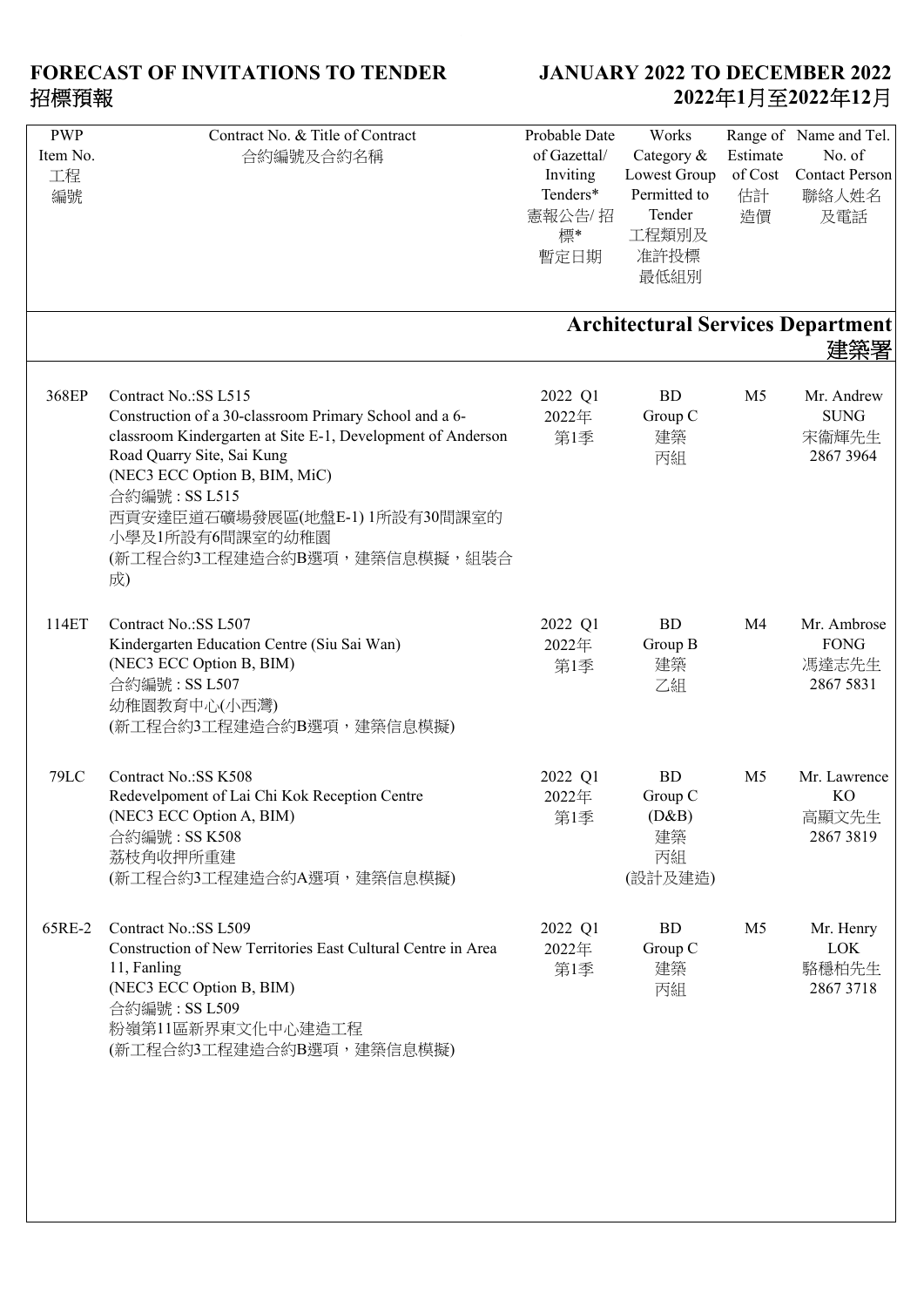| <b>PWP</b><br>Item No.<br>工程<br>編號 | Contract No. & Title of Contract<br>合約編號及合約名稱                                                                                                                                                                         | Probable Date<br>of Gazettal/<br>Inviting<br>Tenders*<br>憲報公告/招<br>標*<br>暫定日期 | Works<br>Category &<br>Lowest Group<br>Permitted to<br>Tender<br>工程類別及<br>准許投標<br>最低組別 | Estimate<br>of Cost<br>估計<br>造價 | Range of Name and Tel.<br>No. of<br><b>Contact Person</b><br>聯絡人姓名<br>及電話 |
|------------------------------------|-----------------------------------------------------------------------------------------------------------------------------------------------------------------------------------------------------------------------|-------------------------------------------------------------------------------|----------------------------------------------------------------------------------------|---------------------------------|---------------------------------------------------------------------------|
|                                    |                                                                                                                                                                                                                       |                                                                               |                                                                                        |                                 | <b>Architectural Services Department</b><br>建築署                           |
| <b>72RE</b>                        | Contract No.:SS L514<br>Construction of Heritage Conservation and Resource Centre<br>(NEC3 ECC Option B, BIM, MiC)<br>合約編號: SS L514<br>文物修復資源中心建造工程<br>(新工程合約3工程建造合約B選項,建築信息模擬,組裝合<br>成)                              | 2022 Q1<br>2022年<br>第1季                                                       | <b>BD</b><br>Group C<br>建築<br>丙組                                                       | M <sub>5</sub>                  | Mr. Kevin SY<br>施健文先生<br>2867 6423                                        |
| 28NB                               | Contract No.:SS J512<br>Construction of Columbarium and Garden of Remembrance at<br>Sandy Ridge Cemetery (Phase 1 Development)<br>(NSC)(BIM)<br>合約編號: SS J512<br>沙嶺墳場興建骨灰安置所和紀念花園設施工程<br>(第一期發展計劃)<br>(指定分包商)(建築信息模擬) | After 2022 Q1<br>2022年<br>第1季後                                                | <b>BD</b><br>Group C<br>建築<br>丙組                                                       | M <sub>5</sub>                  | Mr. Y. T.<br><b>CHOW</b><br>周潤堂先生<br>2867 3716                            |
| 476RO                              | Contract No.: To be confirmed<br>Improvement of Tsuen Wan Riviera Park and Tsuen Wan Park<br>- phase 1 development<br>(NEC3 ECC Option B, BIM)<br>合約編號:待定<br>荃灣海濱公園及荃灣公園改善工程 - 第一期發展計劃<br>(新工程合約3工程建造合約B選項,建築信息模擬)    | After 2022 Q1<br>2022年<br>第1季後                                                | <b>BD</b><br>Group B<br>建築<br>乙組                                                       | M <sub>3</sub>                  | Ms. Jackie<br>LEE<br>李嘉麗女士<br>2867 3453                                   |
| 179BF                              | Contract No.: To be confirmed<br>Design and Construction of Reprovisioning of Kong Wan Fire<br>Station<br>(NEC3 ECC Option A, BIM)<br>合約編號:待定<br>設計及建造港灣消防局重置工程<br>(新工程合約3工程建造合約A選項,建築信息模擬)                           | 2022 Q2<br>2022年<br>第2季                                                       | <b>BD</b><br>Group C<br>(D&B)<br>建築<br>丙組<br>(設計及建造)                                   | M <sub>5</sub>                  | Mr. Jackson<br><b>WAI</b><br>衞文輝先生<br>2867 3917                           |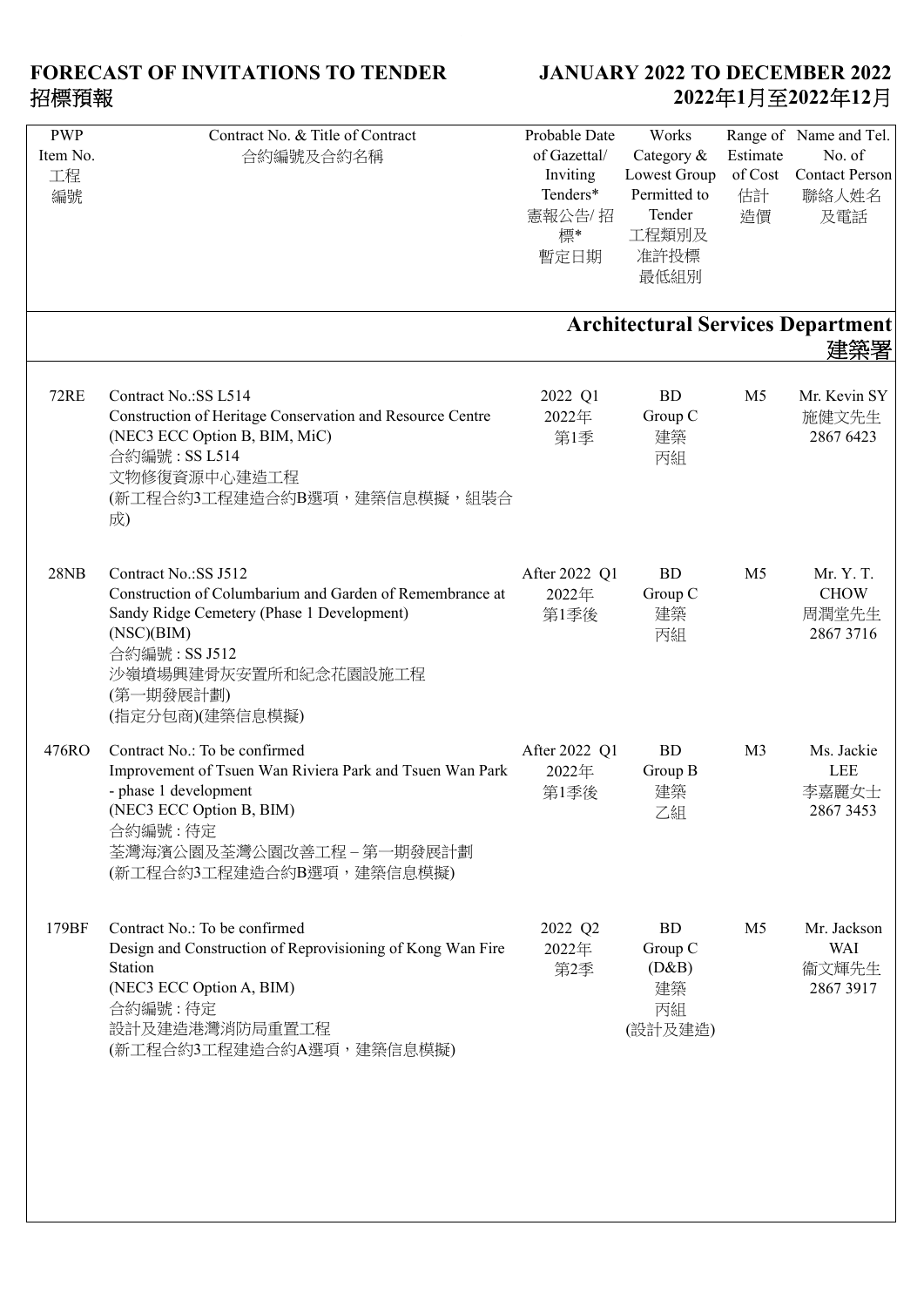| <b>PWP</b><br>Item No.<br>工程<br>編號 | Contract No. & Title of Contract<br>合約編號及合約名稱                                                                                                                                                                                                                                      | Probable Date<br>of Gazettal/<br>Inviting<br>Tenders*<br>憲報公告/招<br>標*<br>暫定日期 | Works<br>Category &<br>Lowest Group<br>Permitted to<br>Tender<br>工程類別及<br>准許投標<br>最低組別 | Estimate<br>of Cost<br>估計<br>造價 | Range of Name and Tel.<br>No. of<br><b>Contact Person</b><br>聯絡人姓名<br>及電話 |
|------------------------------------|------------------------------------------------------------------------------------------------------------------------------------------------------------------------------------------------------------------------------------------------------------------------------------|-------------------------------------------------------------------------------|----------------------------------------------------------------------------------------|---------------------------------|---------------------------------------------------------------------------|
|                                    |                                                                                                                                                                                                                                                                                    |                                                                               |                                                                                        |                                 | <b>Architectural Services Department</b>                                  |
| 71GI                               | Contract No.:SS L505<br>Re-development of the Correctional Services Department Staff<br>Training Institute Multi-purpose Gymnasium at 47 Tung Tau<br>Wan Road, Stanley<br>(NEC3 ECC Option B, BIM)<br>合約編號: SS L505<br>赤柱東頭灣道47號懲教署職員訓練院多用途體育館重建工<br>程<br>(新工程合約3工程建造合約B選項,建築信息模擬) | 2022 Q2<br>2022年<br>第2季                                                       | <b>BD</b><br>Group B<br>建築<br>乙組                                                       | M <sub>4</sub>                  | Mr. Felix<br><b>KONG</b><br>江朝健先生<br>2867 3913                            |
| 25TP                               | Contract No.:SS L517<br>Design and Construction of Open Space with Public Vehicle<br>Park at Yen Chow Street West, Sham Shui Po<br>(NEC3 ECC Option A, BIM)<br>合約編號: SS L517<br>設計及建造深水埗欽州街西休憩用地及公眾停車場<br>(新工程合約3工程建造合約A選項,建築信息模擬)                                                 | 2022 Q2<br>2022年<br>第2季                                                       | <b>BD</b><br>Group C<br>(D&B)<br>(PQ)<br>建築<br>丙組<br>(設計及建造)<br>(預審投標資<br>格)           | M <sub>5</sub>                  | Mr. Ephes<br>LAU<br>劉敏權先生<br>2867 3803                                    |
| 27TP                               | Contract No.: SS M501<br>Design and Construction of Town Park with Public Vehicle<br>Park in Area 66, Tseung Kwan O<br>(NEC3 ECC Option A, BIM)<br>合約編號: SS M501<br>設計及建造將軍澳第66區市鎮公園及公眾停車場<br>(新工程合約3工程建造合約A選項,建築信息模擬)                                                             | 2022 Q2<br>2022年<br>第2季                                                       | <b>BD</b><br>Group C<br>(D&B)<br>建築<br>丙組<br>(設計及建造)                                   | M <sub>5</sub>                  | Mr. Ephes<br>LAU<br>劉敏權先生<br>2867 3803                                    |
| 195GK                              | Contract No.: SS M503<br>Design and Construction of Joint-user Complex at Site G2,<br>Anderson Road Quarry<br>(NEC3 ECC Option A, BIM)<br>合約編號: SS M503<br>設計及建造安達臣道石礦場G2地盤聯用綜合大樓<br>(新工程合約3工程建造合約A選項,建築信息模擬)                                                                      | 2022 Q3<br>2022年<br>第3季                                                       | BD<br>Group C<br>(D&B)<br>建築<br>丙組<br>(設計及建造)                                          | M <sub>5</sub>                  | Ms. Castle<br><b>WONG</b><br>黄芷娟女士<br>2867 3680                           |